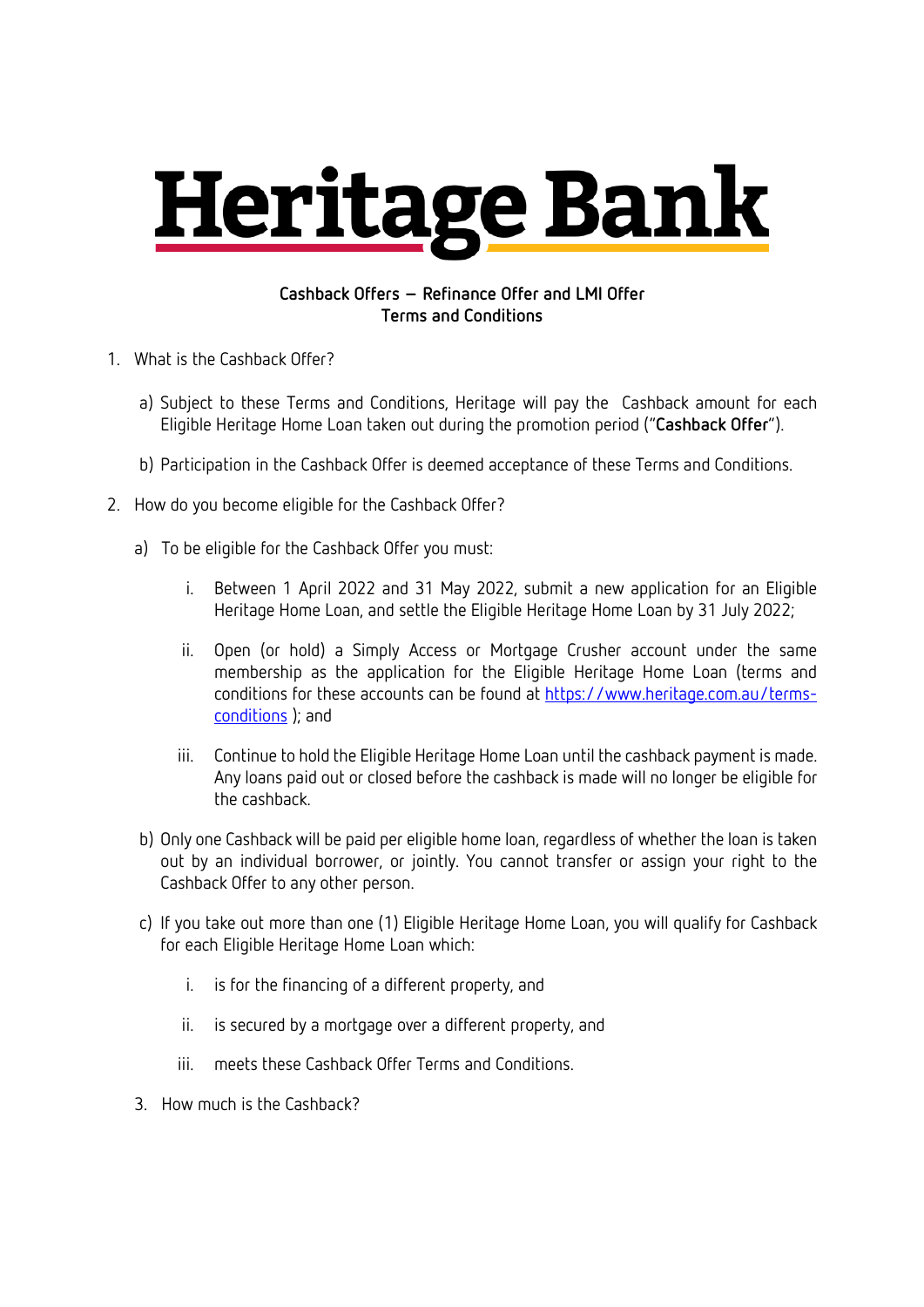- a) The Cashback depends on the loan amount of the Eligible Home Loan:
	- a. Where the loan amount is \$500,000 to \$699,999.99, the cashback is \$3,000;
	- b. Where the loan amount is \$700,000 or more, the cashback is \$4,000;
- b) Where the home loan is for a split loan, the Cashback amount will be calculated based on the total loan amount for that security/property. A split loan is where there are 2 or more loans for 1 property – for example a Fixed Loan and a Variable Loan for 1 security/property.
- c) In the case of multiple loans for multiple properties, each loan (or total of split loans) for each property must meet the eligilibility criteria in their own right – including minimum loan size requirements. For cross-securitised loans, the total loan amount for that loan will be attributable evenly to each security property for the purpose of calculating the loan amount.
- 4. What is an Eligible Heritage Home Loan?

"**Eligible Heritage Home Loan**" is a home loan which meet the following criteria:

- a) The product taken out is one of the following Heritage home loans:
	- i. Discount Variable;
	- ii. Standard Variable (including Home Advantage Package eligible loans);
	- iii. Fixed Rate (including Home Advantage Package eligible loans); and
- b) The home loan is either:
	- i. For the Refinance Offer a refinance from another lender, and has a maximum Loan to Valuation Ratio (LVR) of 80%; or
	- ii. For the LMI offer New lending that requires Lender Mortgage Insurance (LMI); and
- c) The loan can be held as an Owner Occupier or an Investor.
- 5. When is the Cashback Offer available?
	- a) The Cashback Offer is available on Eligible Heritage Home Loan applications submitted between 9am (AEST) 1st April 2022 and 11:59pm (AEST) 31st May 2022. Loan must settle by 31st July 2022.
- 6. Can I qualify for more than one Cashback?
	- a) The Cashback Offer is limited to one (1) payment per Eligible Heritage Home Loan.